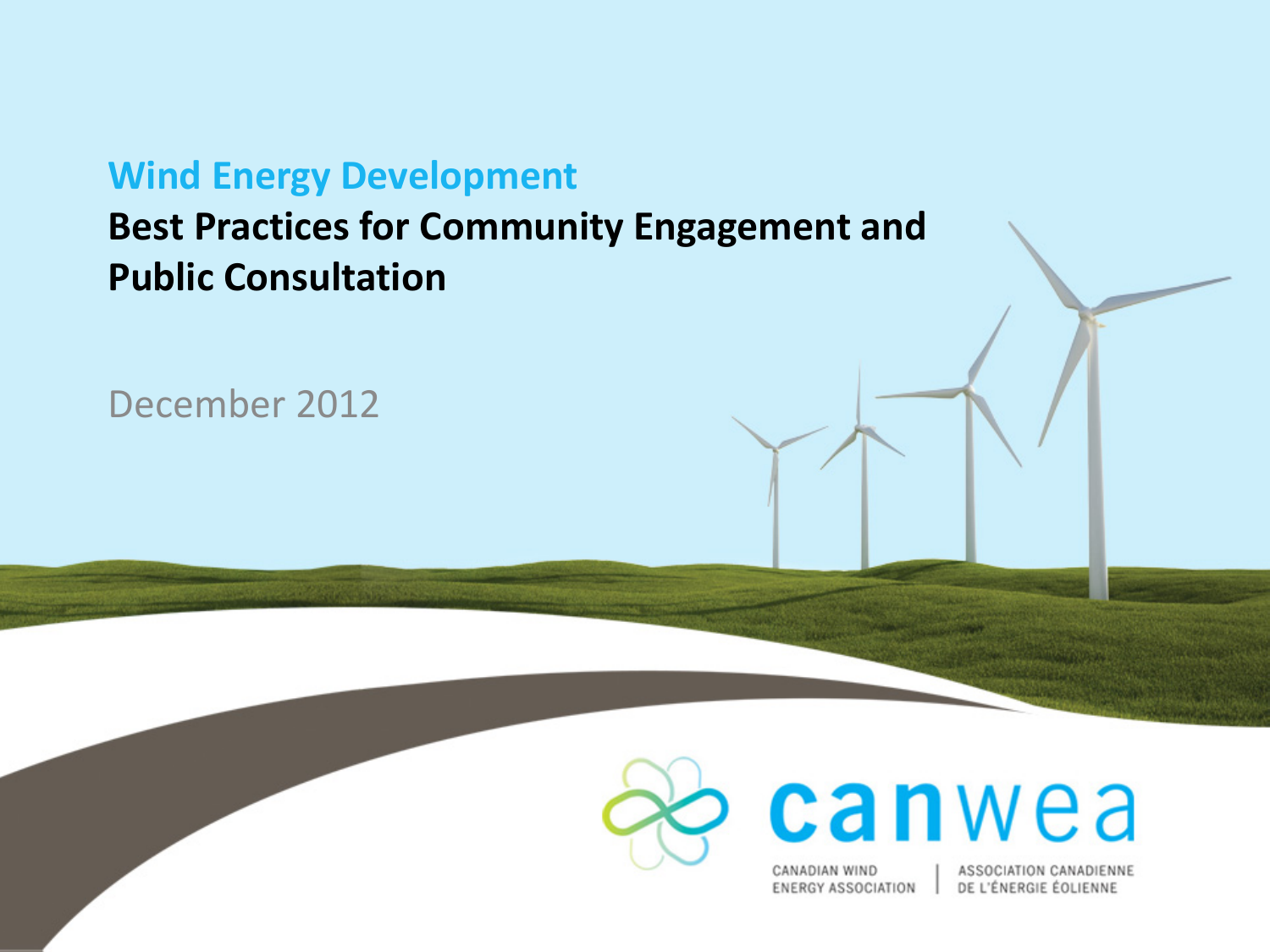### **Outline**

- > Situational Context
- **Best Practices and Public Consultation**

POWERING CANADA'S FUTURE **LA PUISSANCE DE DEMAIL** 

- $\blacktriangleright$  Developing the Guidelines
- **L** Using the Guide
- $\blacktriangleright$  Pillars of the Guide
- **E** Committed to Review
- **≻** Roll-out
- $\blacktriangleright$  Training Sessions

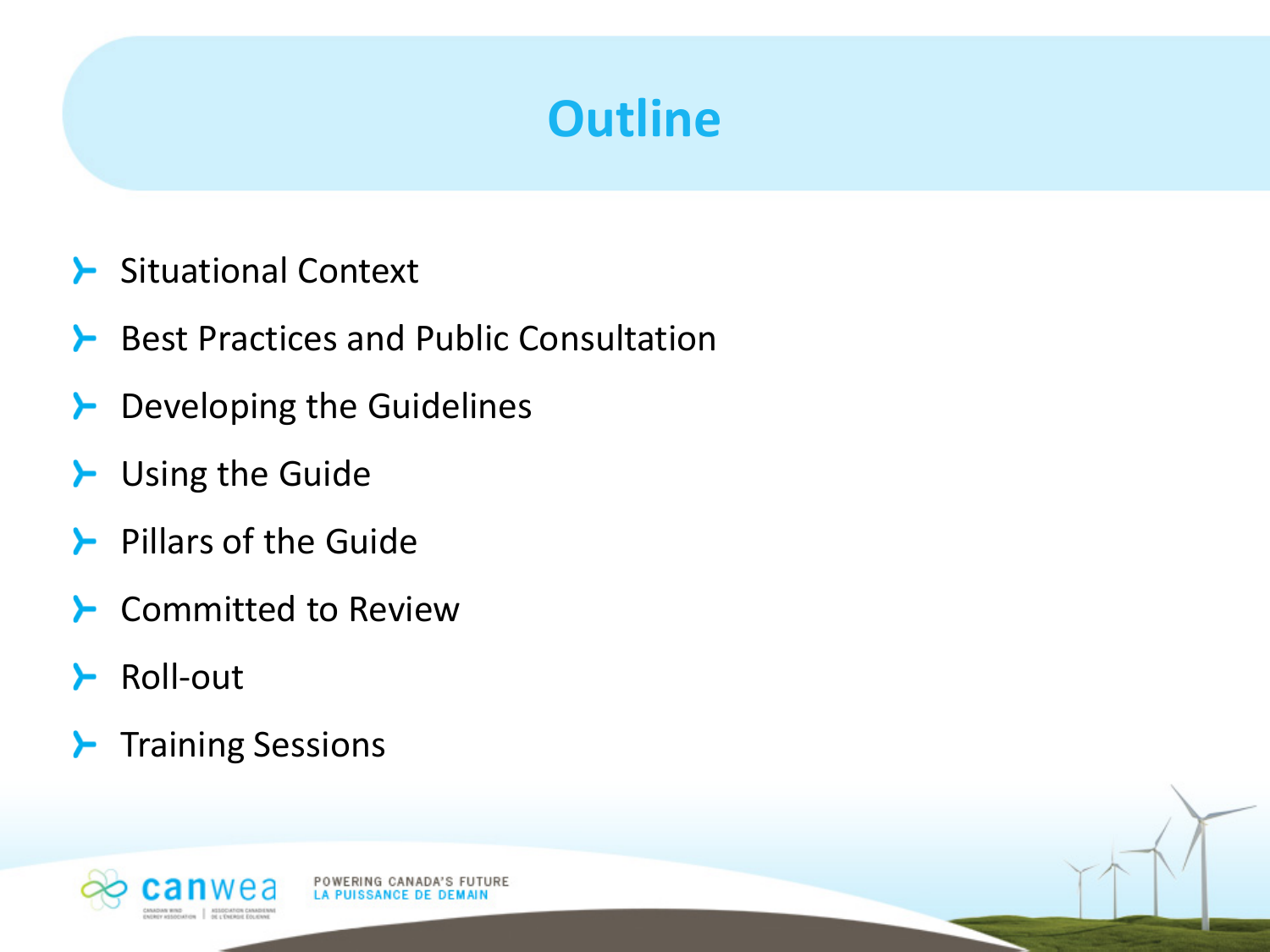### **Situational Context**

- **≻** Wind energy is relatively new in the Canadian context and an important part of Canada's energy future: All eyes are on us!
	- **≻** There is a strong need for **factual** information
	- ≻ With growth and success comes responsibility
- Social acceptability is key to developing successful projects≻

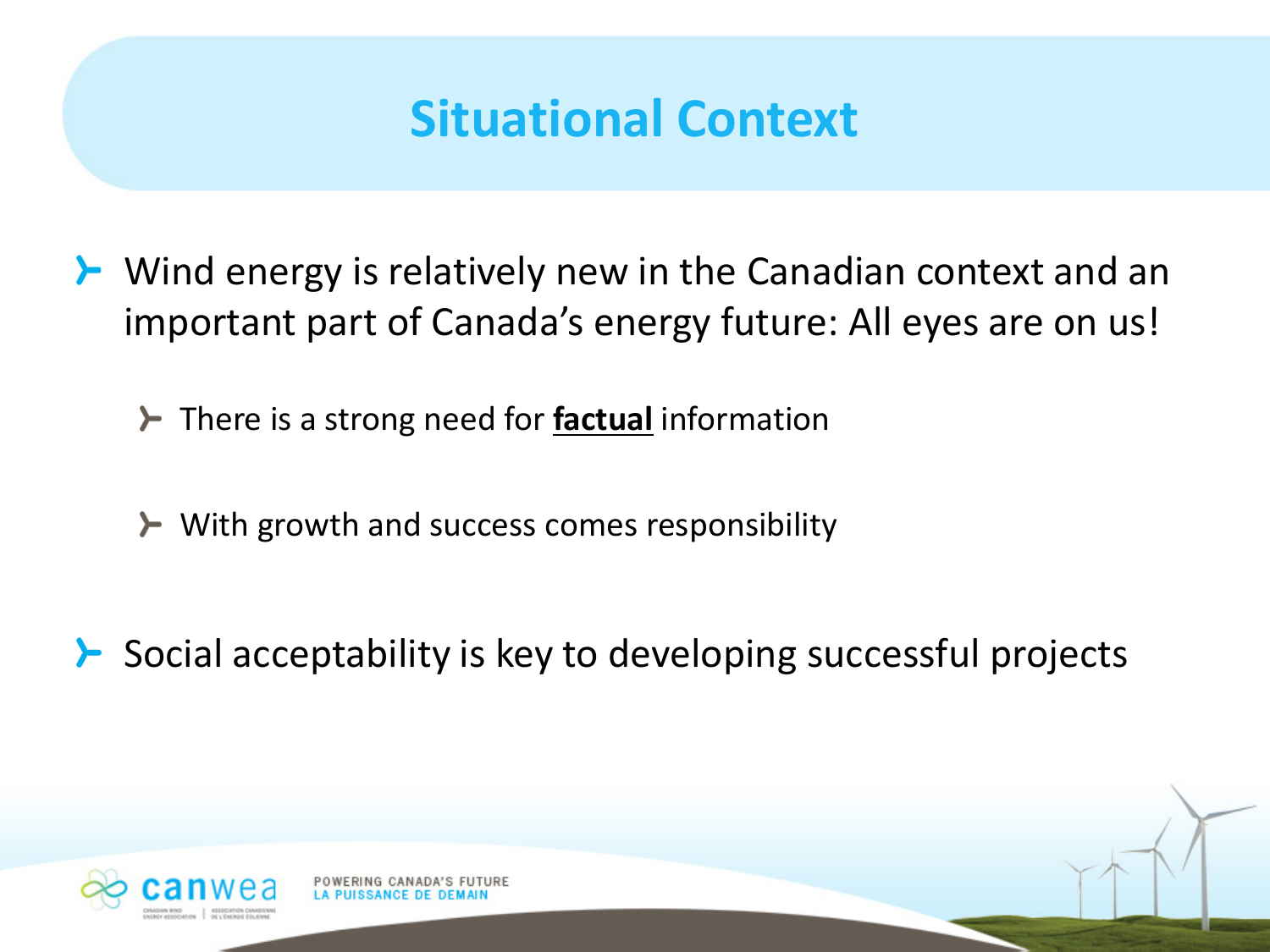# **CanWEA's mission is to promote the responsible and sustainable growth of wind energy in Canada**



POWERING CANADA'S FUTURE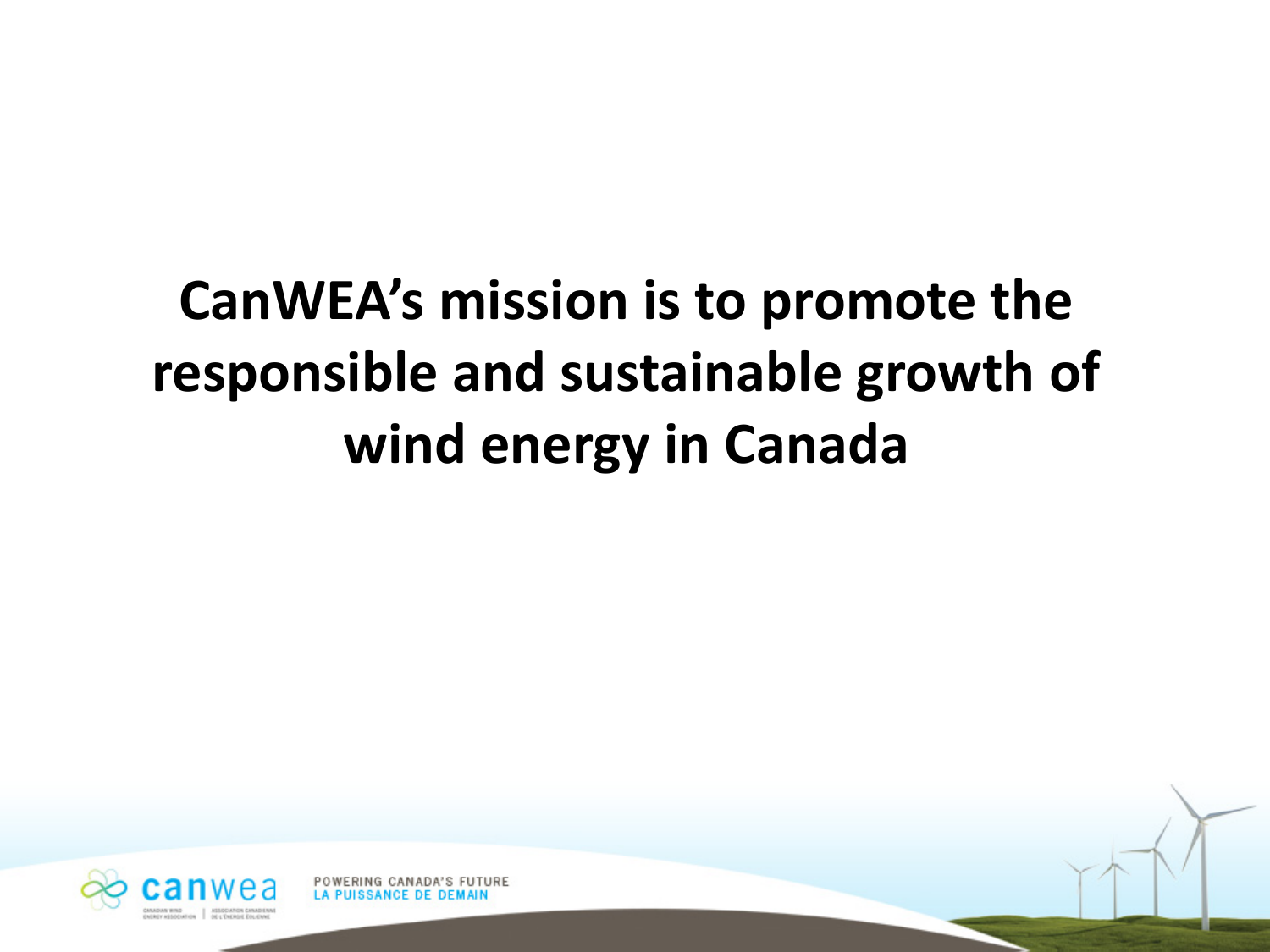### **Best Practices and Public Consultation**

- Introducing the *Best Practices for Community Engagement and Public Consultation* is a crucial step in CanWEA's continued efforts to improve and strengthen industry practices as wind energy grows across Canada
- **≻** The amount and quality of local consultation and communications can have a pivotal impact on the success of a project
- **F** Goal: Every CanWEA member has the knowledge and skills to help ensure their wind energy development is a welcomed addition to the community

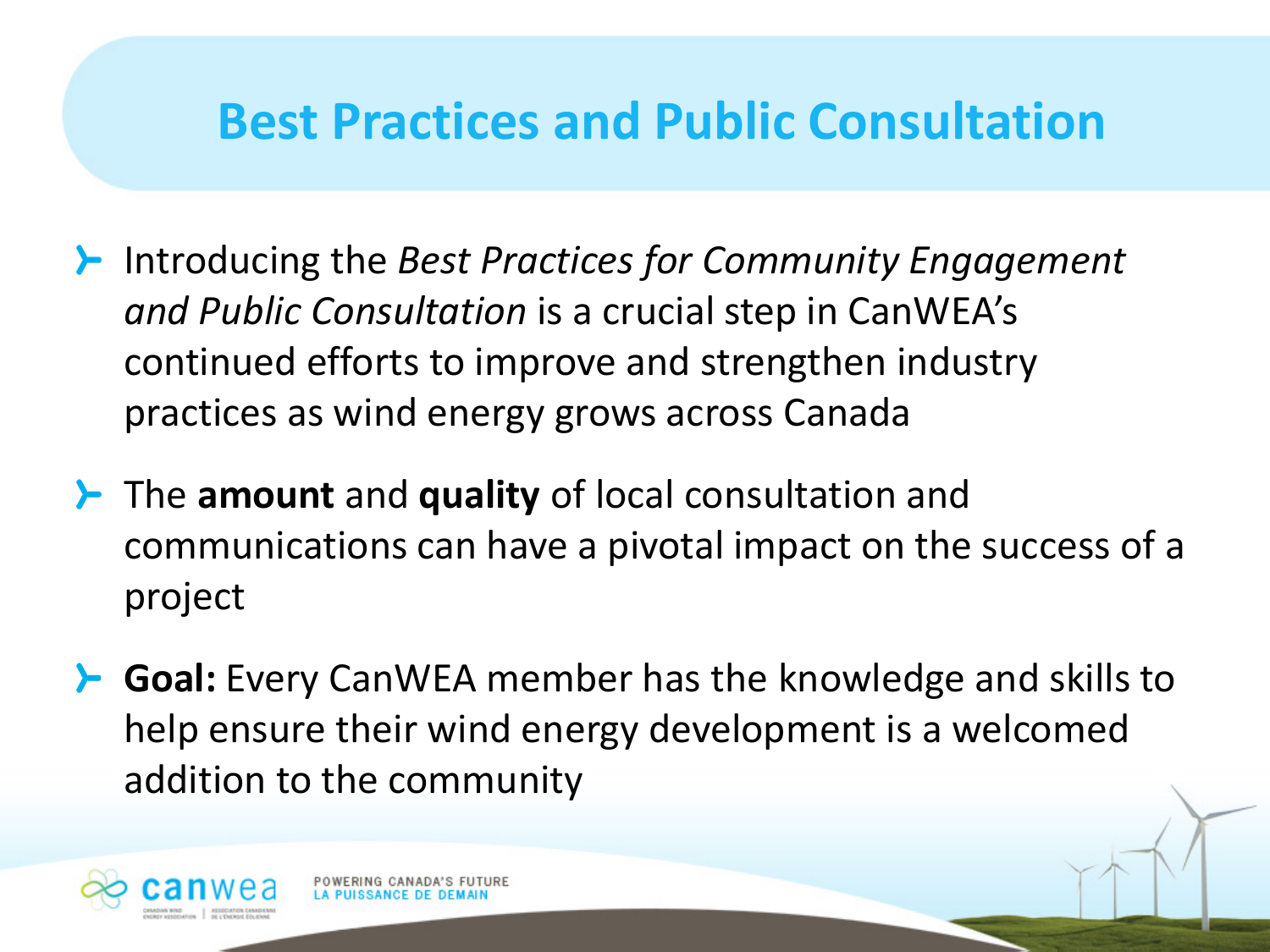## **Developing the Guidelines**

#### $\blacktriangleright$  Initial actions

- **E** "Focus group" session at the Federation of Canadian Municipalities' Sustainable Communities Conference (February 2010)
- Feedback from municipal leaders at other events and one-on-one meetings (AMO, August 2010)
- $\blacktriangleright$  The development of the Best Practice guidelines was directed by a steering committee of CanWEA member volunteers
- $\blacktriangleright$  Input was gathered from a wide range of experts in communications and public consultation
- $\blacktriangleright$  Scan of existing industry best practices wireless telecommunications, etc.

RING CANADA'S FUTURE

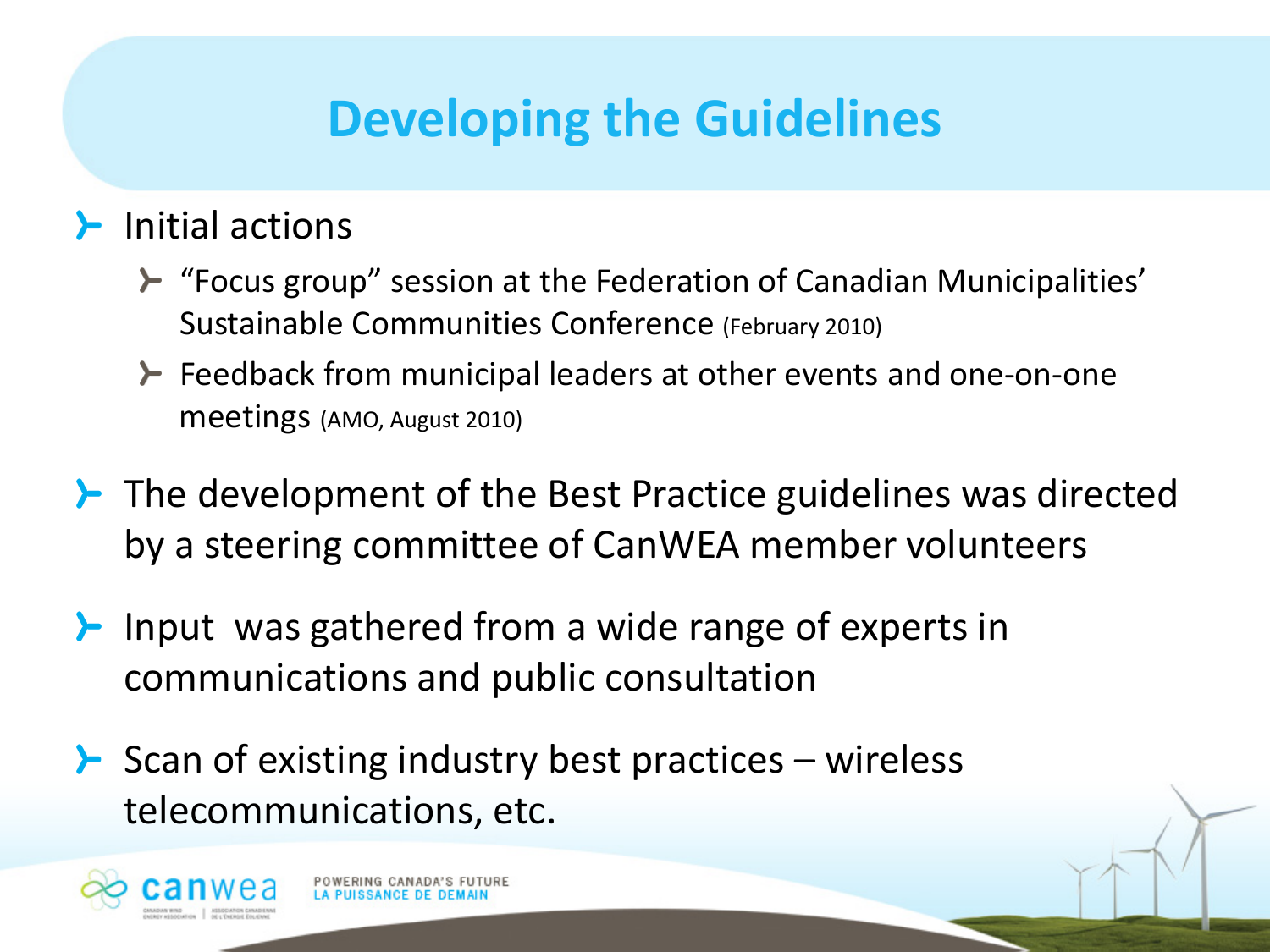## **Using the Guide**

**≻** The guide has been created for CanWEA members who have a direct role to play in planning and developing wind energy projects in Canada

> **The guide is not intended as a substitute for specific and expert advice**

**Encourage developers to meet and when possible exceed provincial regulations** 

- CanWEA recognizes the right of citizens to have a meaningful role in ≻ developments that affect their community
	- Ensuring this right means providing information to make public consultation ≻ more effective



RING CANADA'S FUT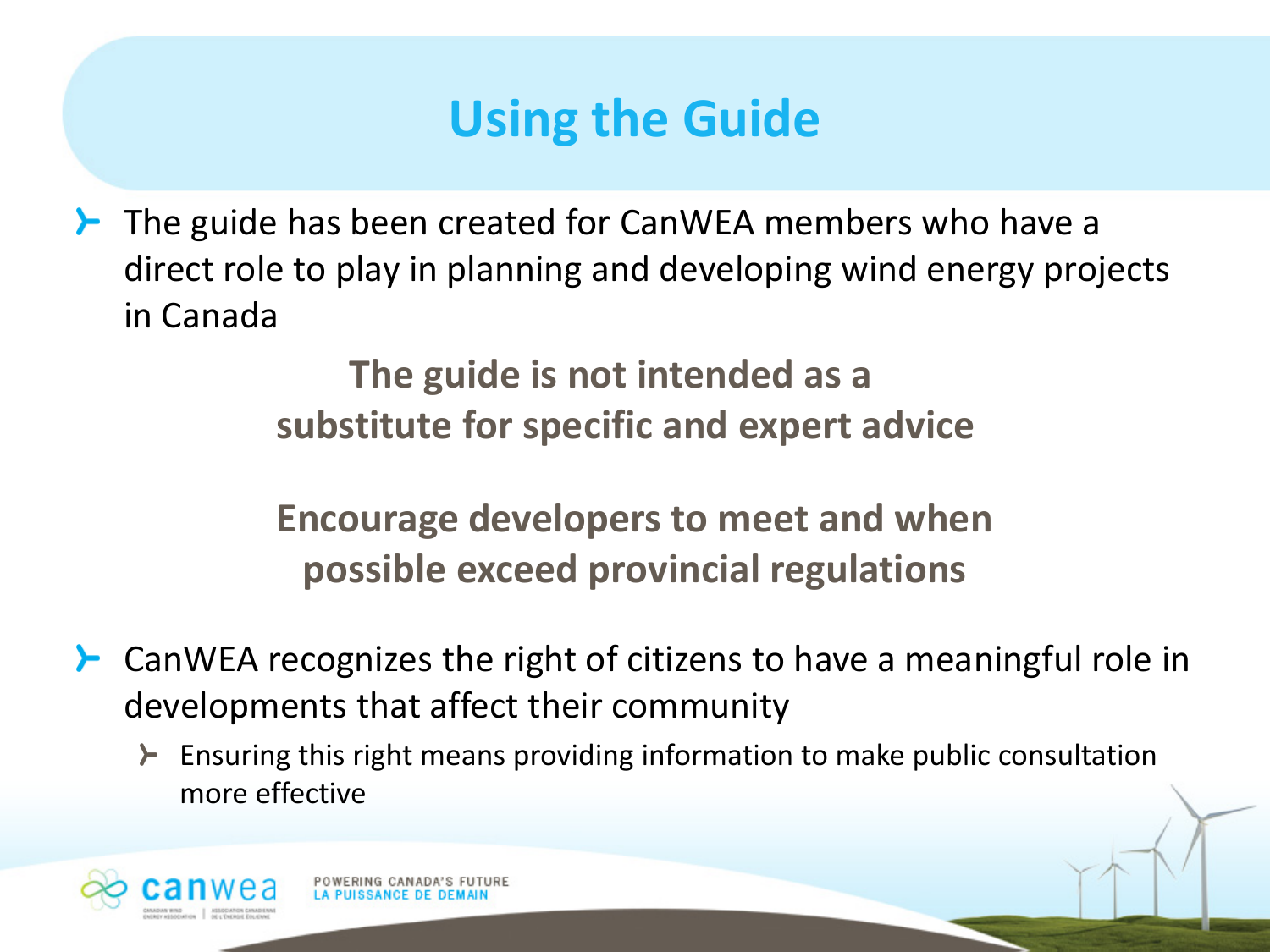- $\blacktriangleright$  The guide outlines a wide range of general principals and practices
	- $\blacktriangleright$  Providing step-by-step instructions to help plan and manage community engagement activities through project lifespan
- $\blacktriangleright$  Each of the nine sections is designed to provide the knowledge and tools to plan and implement a successful community engagement program



POWERING CANADA'S FUT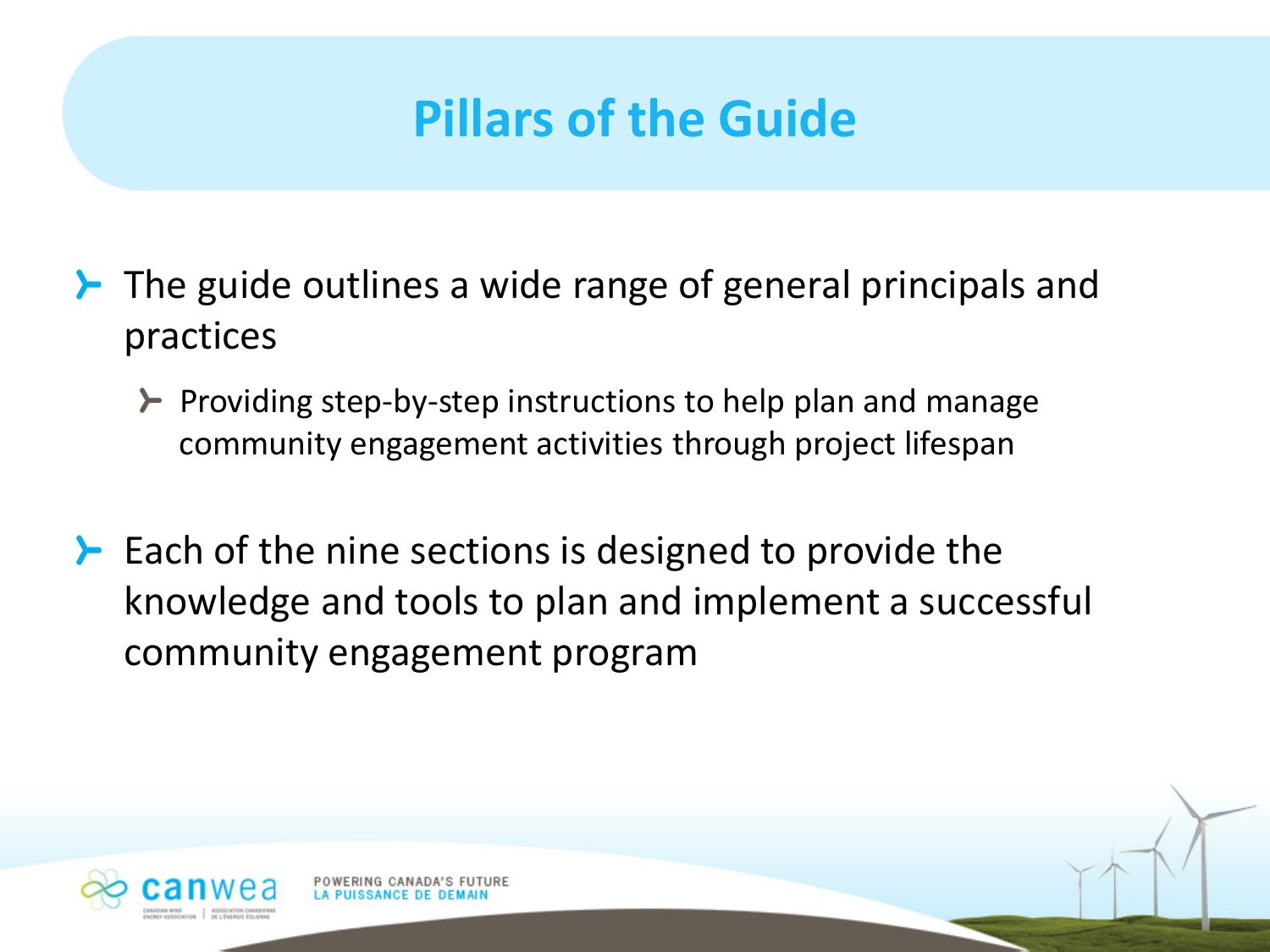#### Understanding the Community

 $\blacktriangleright$  It is important to recognize the unique characteristic of each community and make efforts to demonstrate your knowledge and respect

#### Establishing and Earning Community Support

POWERING CANADA'S FUTURE

- $\blacktriangleright$  Establish contact with key community stakeholders in the early stages of planning to build public support for your project
- $\blacktriangleright$  Take responsibility for your actions and demonstrate commitment to a long term and productive presence in the community - **"earn your citizenship"**

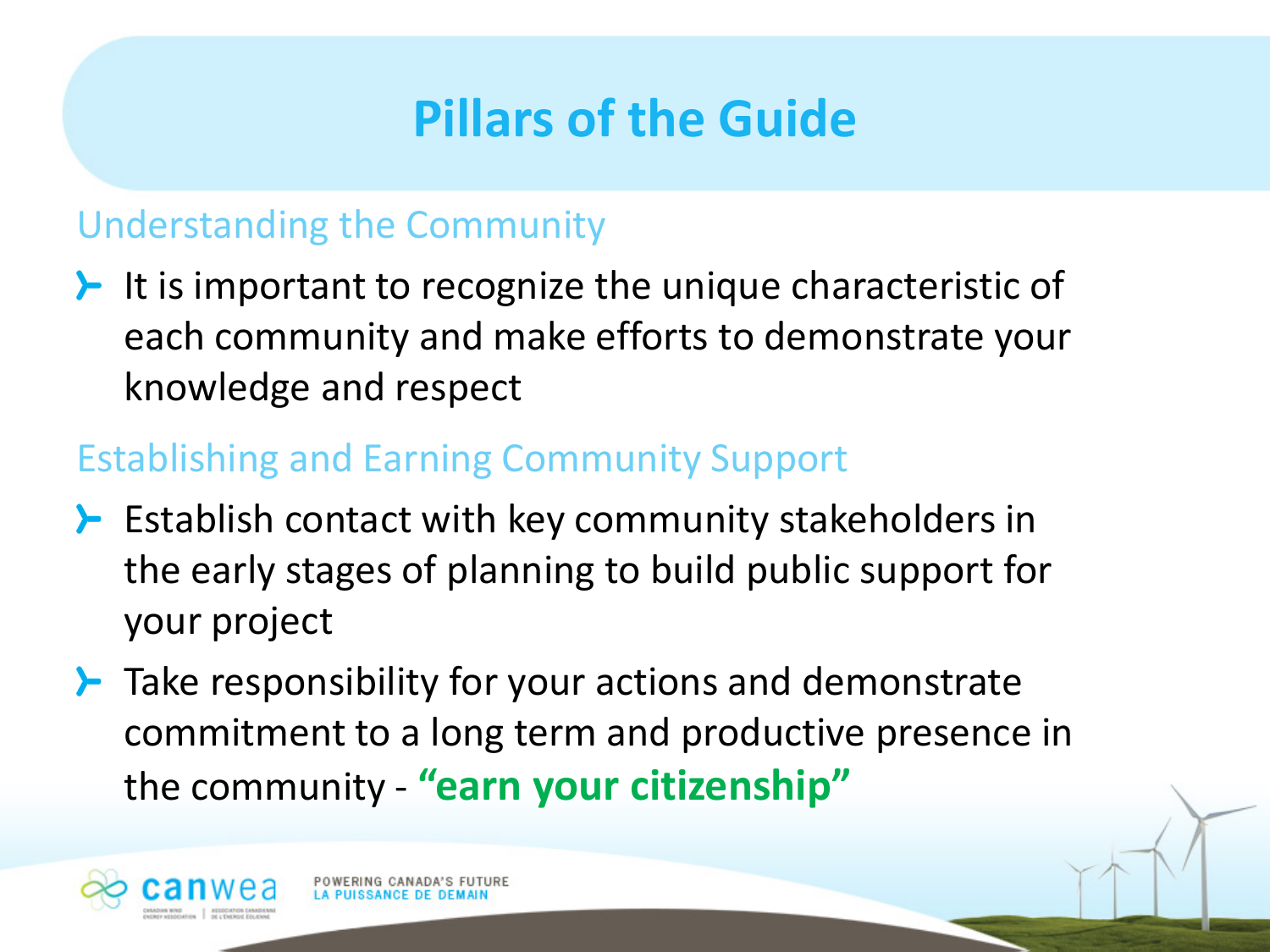*Consult – /ken'sAlt/ verb. To seek information or advice from (person, book etc.): take counsel (with); take into consideration (feelings etc.)*

-The Oxford Dictionary of Current English

#### Public Consultation

- In most provinces public consultation is a regulatory requirement
- Community engagement activities should be guided by three key elements

#### **Opportunity**

Provide realistic opportunities to attend all meetings – it is the proponents responsibility to inform the community and not the community's responsibility to learn about the project

#### **Information**

Accurate, current and accessible to all stakeholders (consistent messaging)

#### **Response**

Responsiveness – set timely standards for speed and amount of detail

POWERING CANADA'S FUTURE

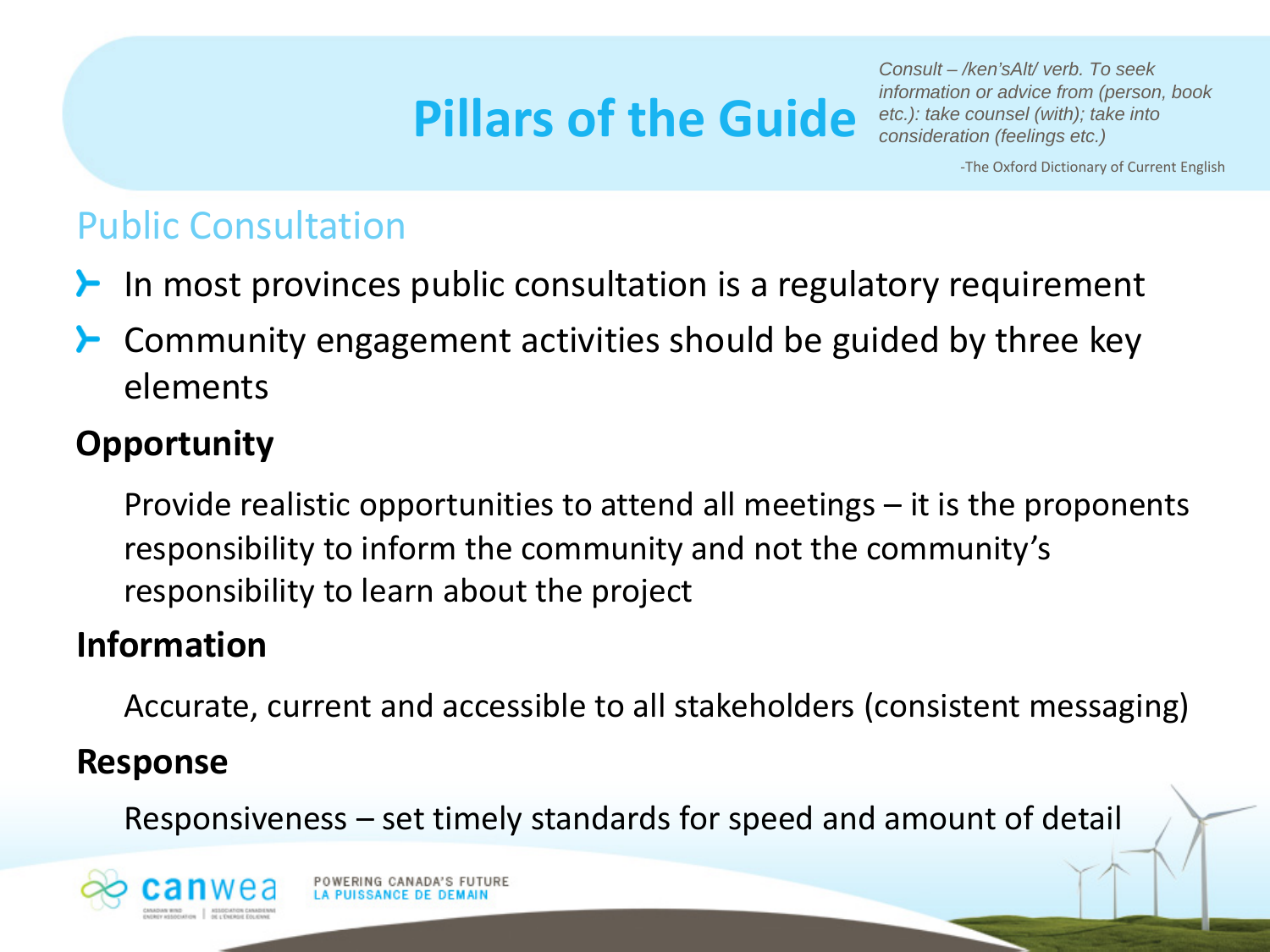#### Communicating with the Media

> Strategic media relations can help build your company's reputation as a trusted and responsible environmental steward and help you become a welcomed new part of the community

#### Presentation Skills

 $\blacktriangleright$  This section is designed to help you implement a successful presentation in order to effectively manage meeting dynamics and diffuse emotional situations

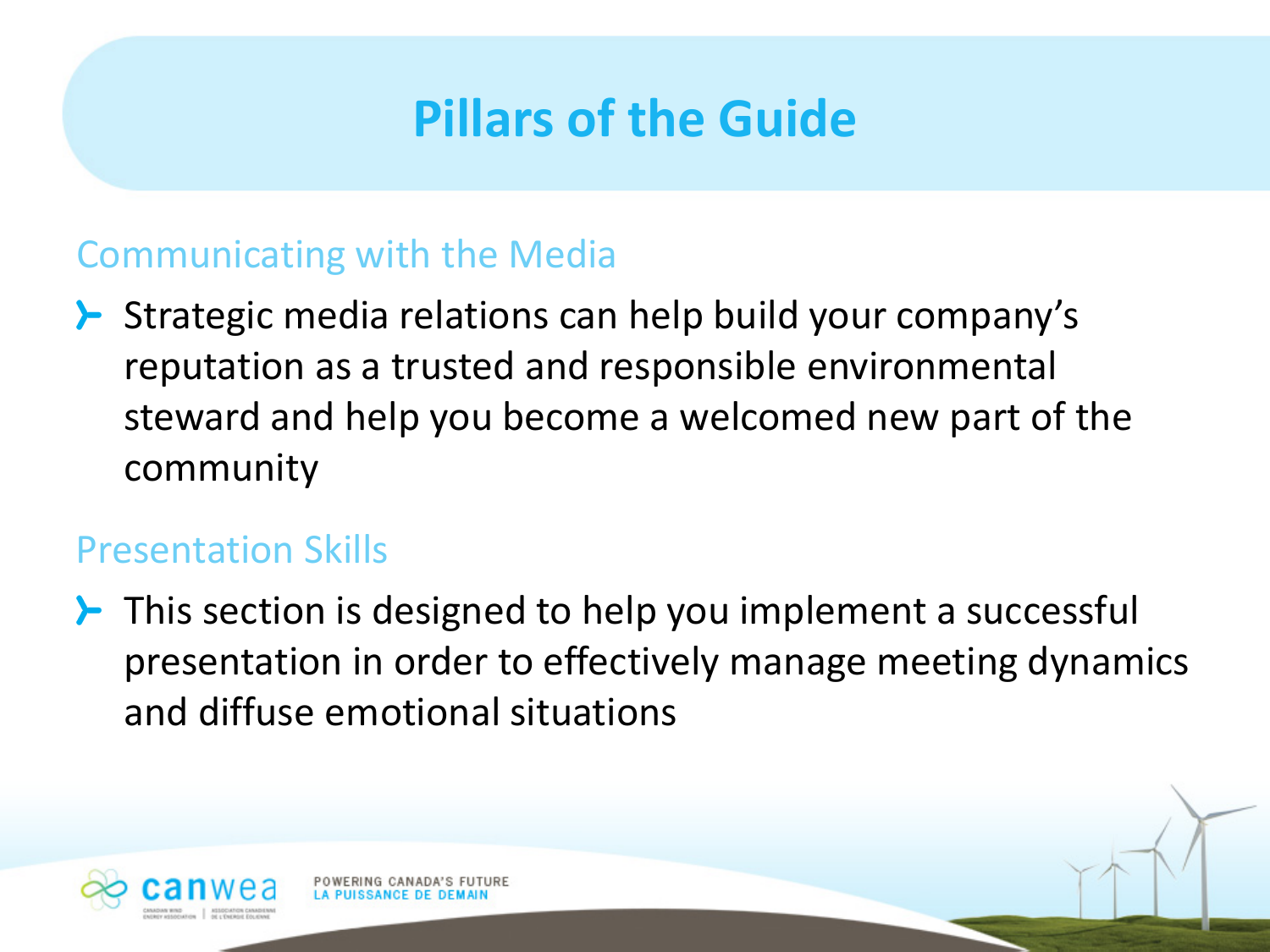Addressing Opposition Effectively and Respectfully

- Change is often controversial and even the best planned wind energy projects will likely meet with some level of opposition
	- $\blacktriangleright$  Understand specific concerns
	- $\blacktriangleright$  Education is the most powerful tool for addressing opposition
	- $\blacktriangleright$  At all times show respect and deal calmly with emotional situations

**Questions that go unanswered can quickly turn from natural human curiosity to negativity and opposition.**

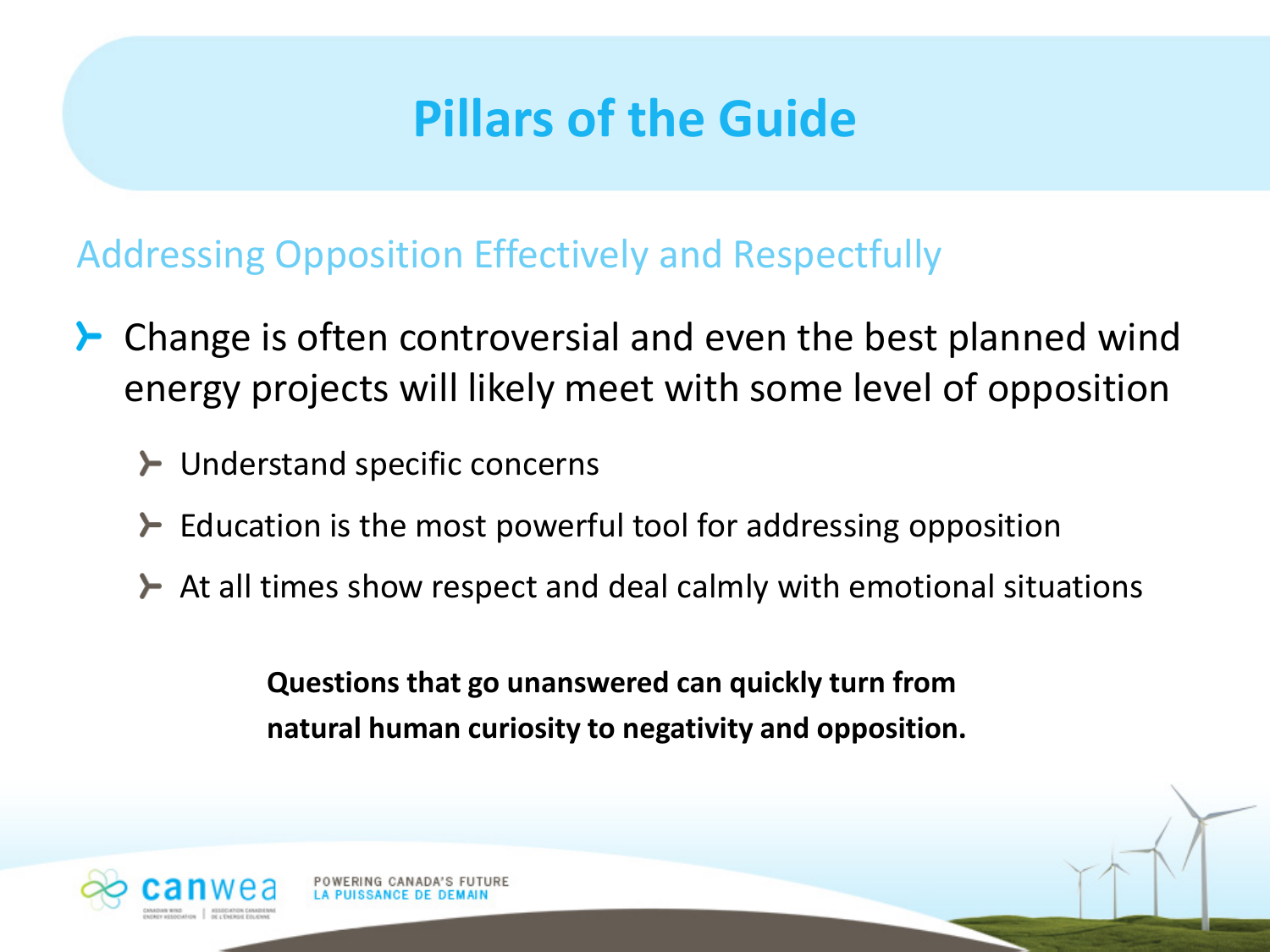#### Provincial Regulations

- $\blacktriangleright$  Provincial regulations represent the minimum consultation required within CanWEA's Best Practices
- **≻** We encourage developers to meet and exceed provincial and local regulations whenever possible

#### Tools and Templates

 $\blacktriangleright$  Templates, tools and additional source materials are available within the guide for documents and communication materials

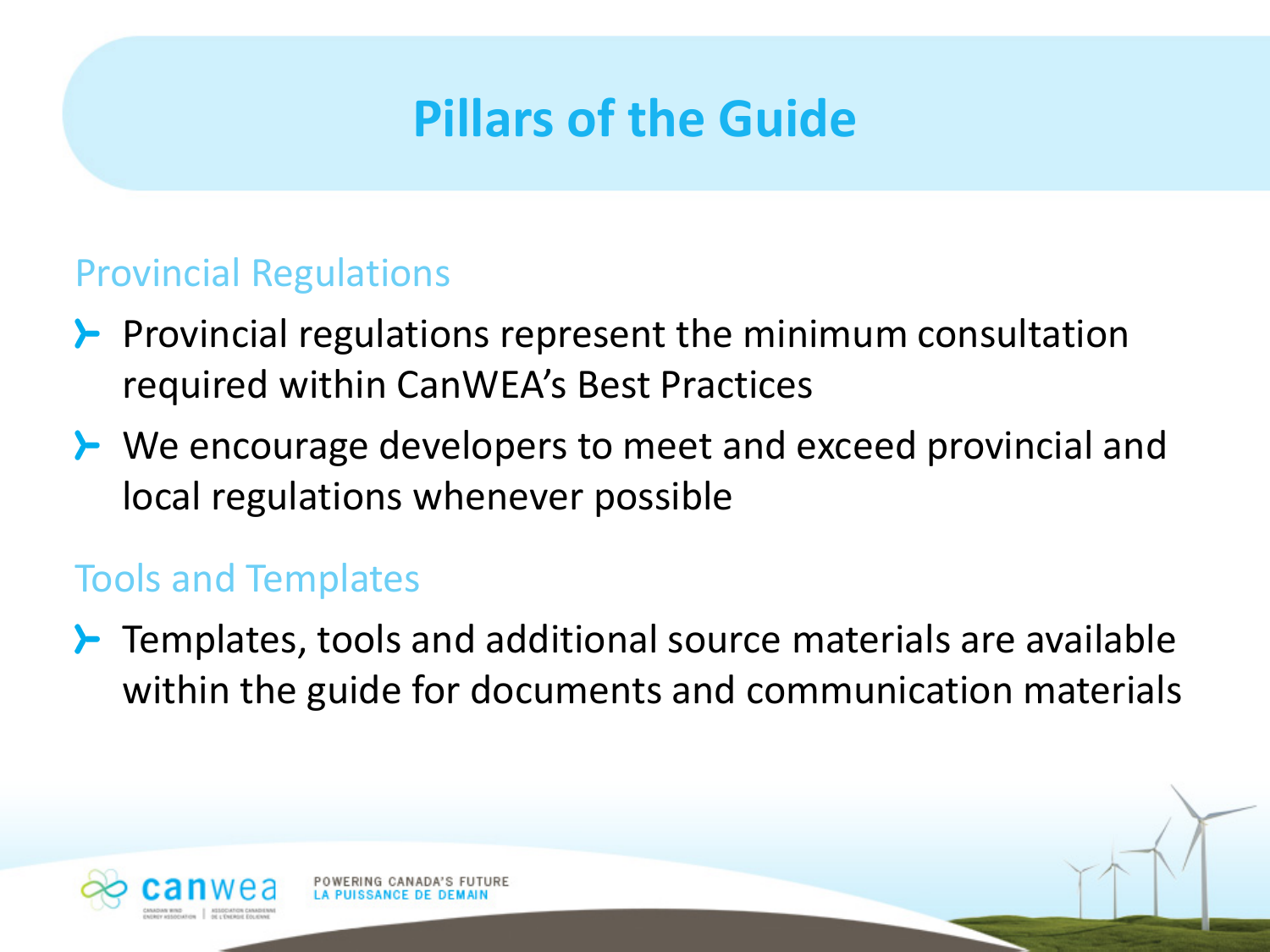### **Committed to Review**

- $\blacktriangleright$  CanWEA is committed to working closely with all stakeholders to ensure wind energy projects in Canada are a success and are broadly supported in communities
- **≻** Community engagement and public consultation are areas where it is important to strive for continuous improvement
	- The *Best Practices for Community Engagement and Public Consultation* will evolve over time as we learn about new ways to improve our activities

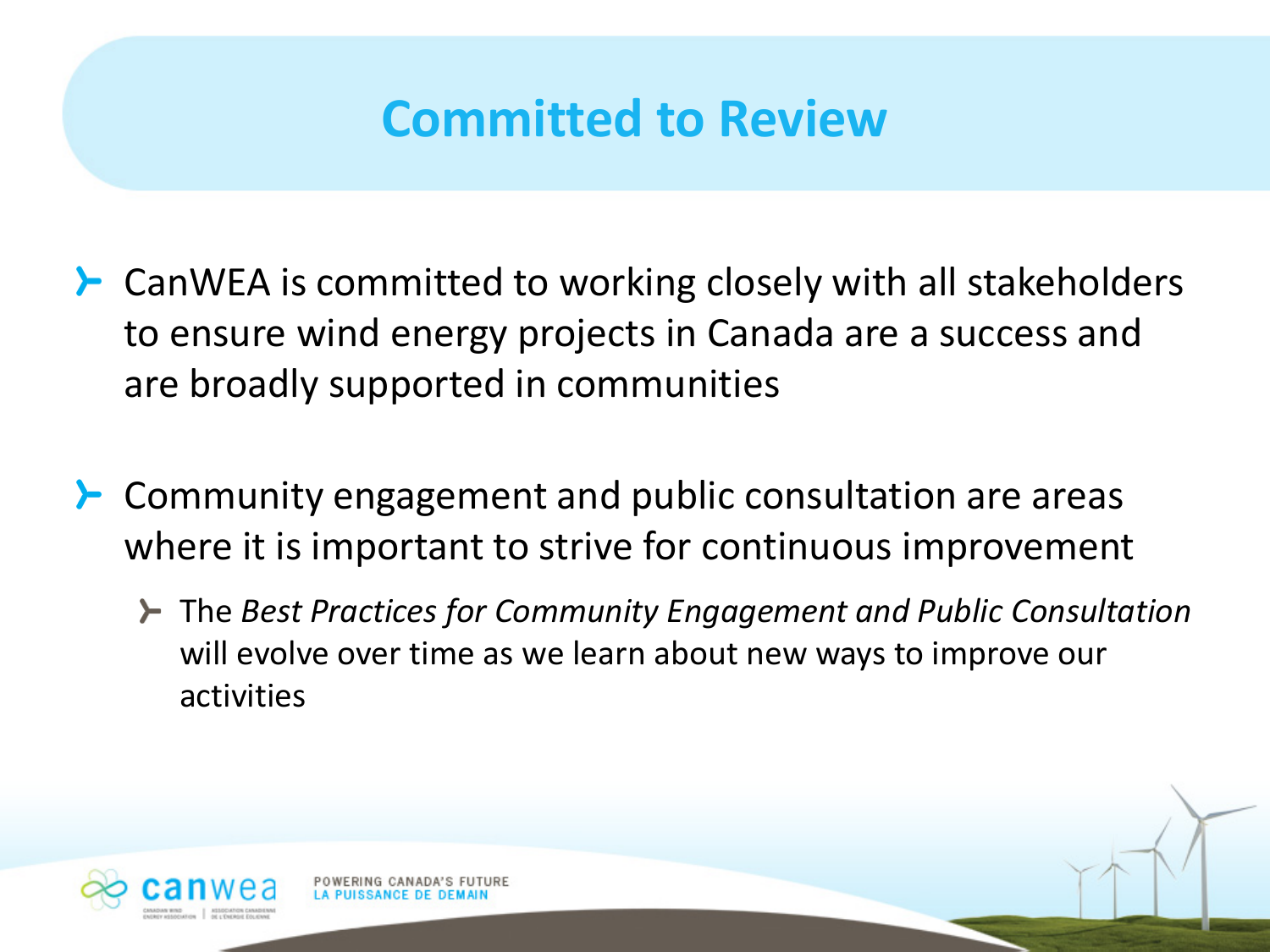### **Roll-out**

- CanWEA members, municipalities (municipal leaders, MPPs, etc.) and stakeholder groups received the Best Practices guide via a personal letter
- $\blacktriangleright$  The guide was released to media by way of a CanWEA issued press release
- The document is available for download on CanWEA's website at: [www.canwea.ca](http://www.canwea.ca/)

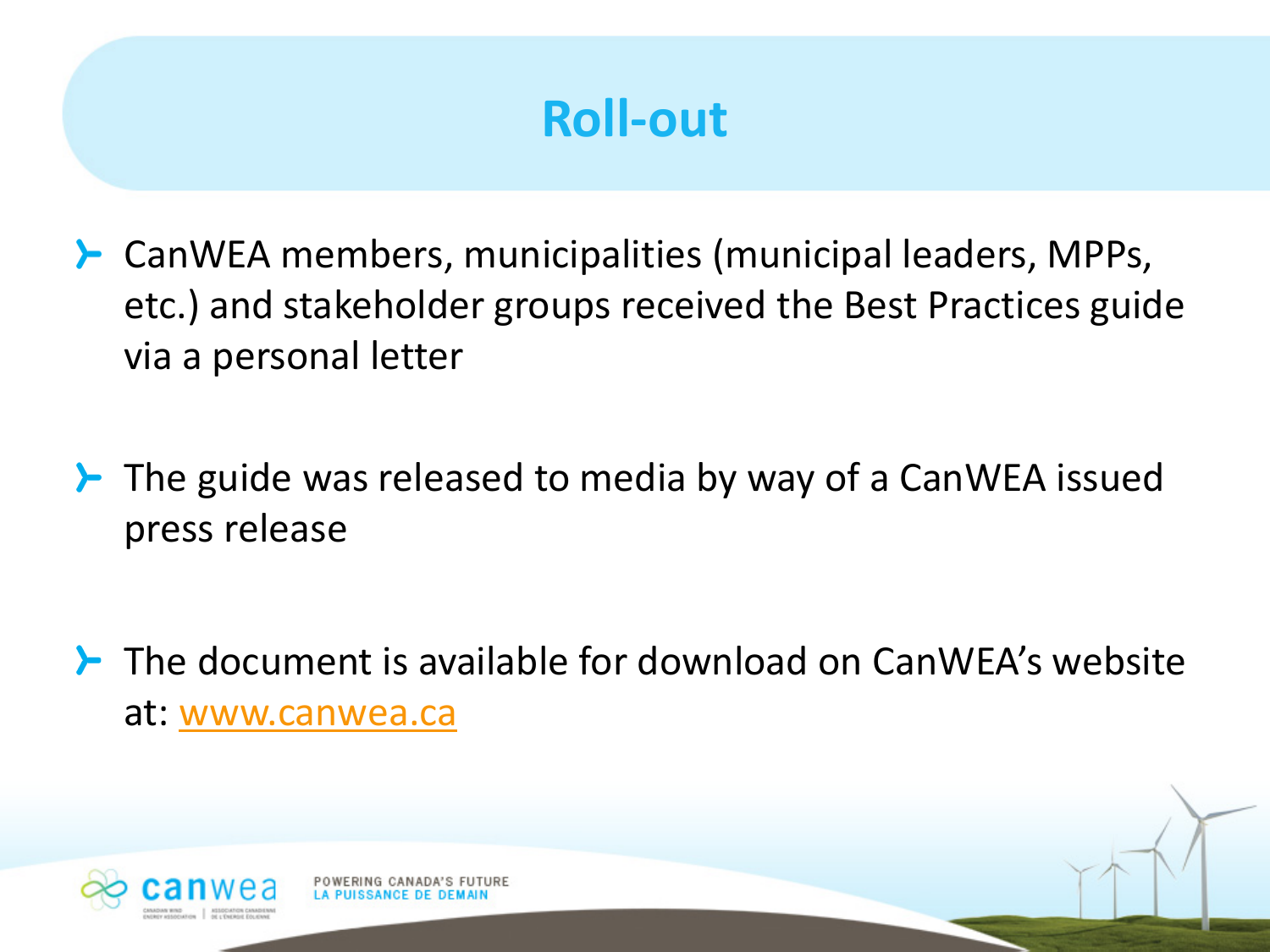### **Training Sessions**

- $\blacktriangleright$  As part of our commitment to stakeholders and members CanWEA supported implementation of the Best Practices through several training sessions in 2011-2012
- $\blacktriangleright$  Training sessions will help build skills and capacity within the wind energy sector
	- **≻** CanWEA is committed to providing its members with cutting-edge training opportunities
	- $\blacktriangleright$  Nov. 14-15: Dealing with Emotion and Outrage

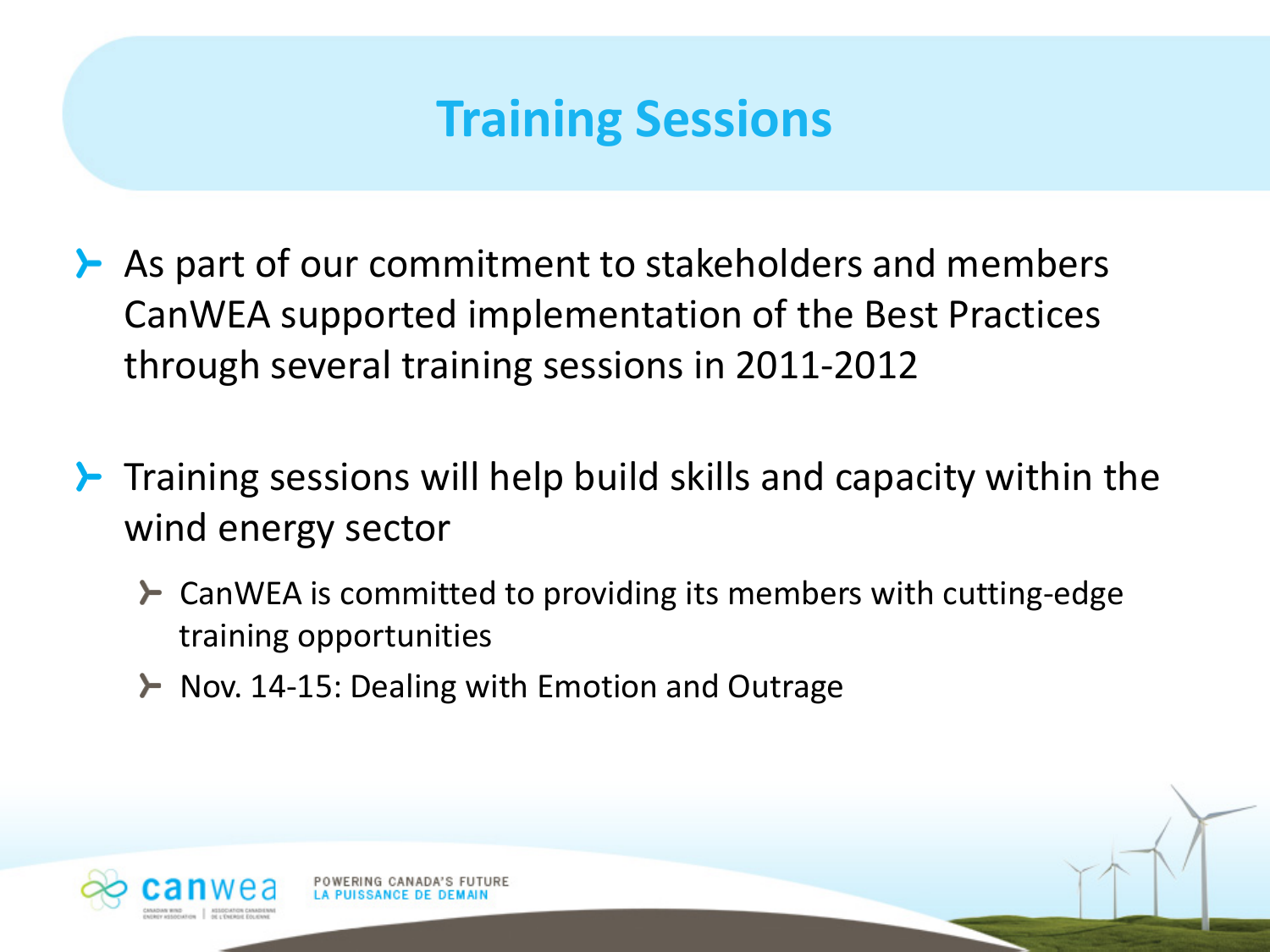### **Version 2.0**

- **≻** CanWEA will convene a steering committee to lead process
- $\blacktriangleright$  Key stakeholder consultations: mayors, farmers, energy experts, consultation experts, government, and citizens who have been through the process
- $\blacktriangleright$  New elements for consideration: Community fairness models, Community Liaison Committees, identification of sociopolitical / community / and market acceptance as core
- **►** Customized training began in  $Q4$  2012 + 2013
- **≻** Certification as "Engagement Specialist"
- Process: Fall 2012 to publication spring 2013